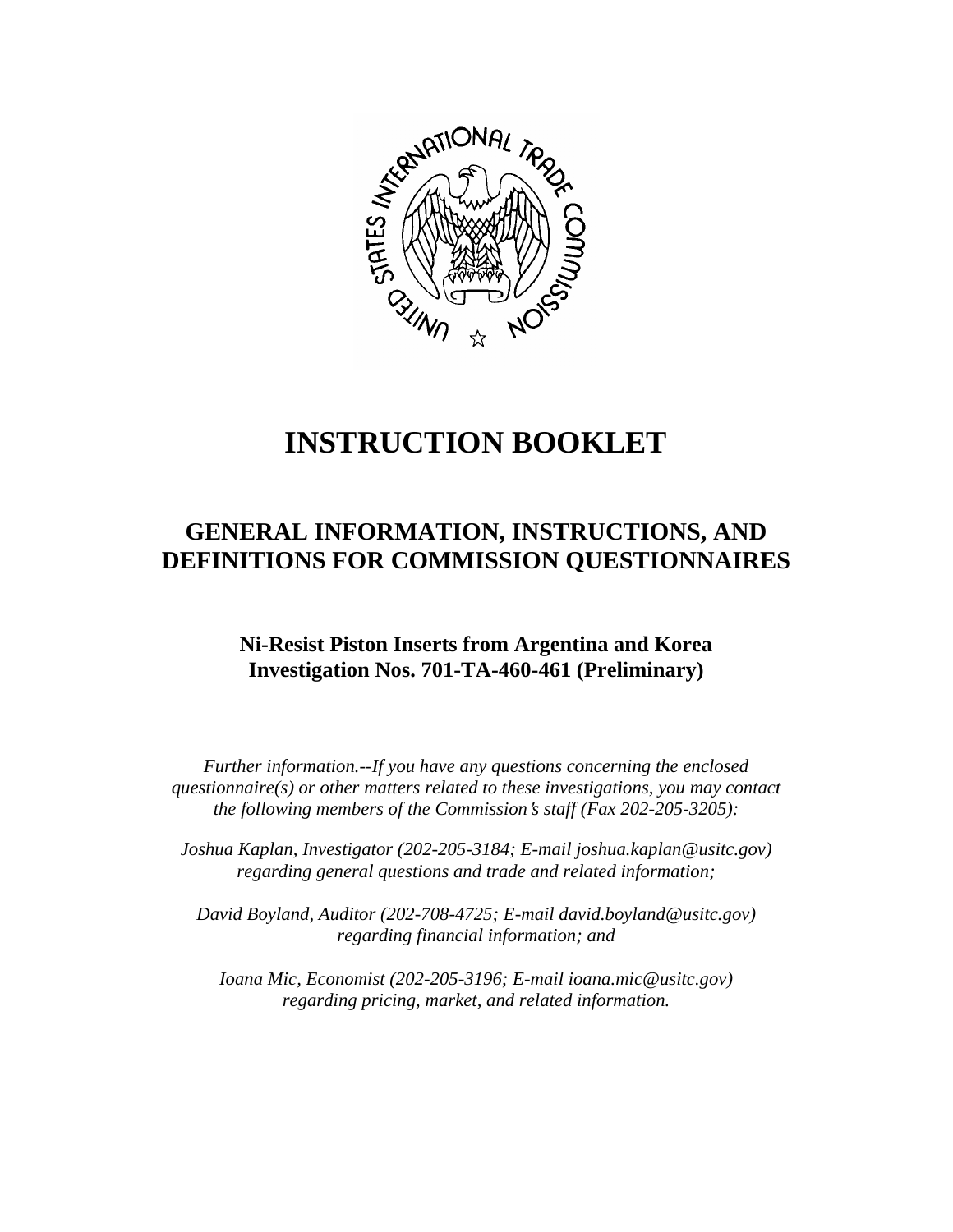## **GENERAL INFORMATION**

*Background*.--These investigations were instituted in response to a petition filed on January 26, 2009 by Korff Holdings, LLC dba Quaker City Castings, Salem, OH. Countervailing duties may be assessed on the subject imports as a result of these investigations if the Commission makes an affirmative determination of injury, threat, or material retardation, and if the U.S. Department of Commerce makes an affirmative determination of subsidization.

Questionnaires and other information pertinent to these investigations are available at **[http://www.usitc.gov/trade\\_remedy/731\\_ad\\_701\\_cvd/investigations/2009/ni-resist/prelimph](http://www.usitc.gov/trade_remedy/731_ad_701_cvd/investigations/2009/ni-resist/prelimphase.htm) [ase.htm](http://www.usitc.gov/trade_remedy/731_ad_701_cvd/investigations/2009/ni-resist/prelimphase.htm)**. Address all correspondence to the United States International Trade Commission, Washington, DC 20436. Hearing-impaired individuals can obtain information regarding these investigations via the Commission's TDD terminal (202-205-1810).

*Due date of questionnaire(s)*.--Return the completed questionnaire(s) to the United States International Trade Commission by **no later than February 10, 2009**. Although the enclosed postpaid envelope may be used to return the completed questionnaire, use of an overnight mail service may be necessary to ensure that your response actually reaches the Commission by February 10, 2009. If you do not use the enclosed envelope, please make sure the completed questionnaire is sent to the attention of Joshua Kaplan. **Return only one copy of the completed questionnaire(s), but please keep a copy for your records so that you can refer to it if the Commission staff contacts you with any questions during the course of the investigations.**

*Service of questionnaire response(s).*--In the event that your firm is a party to these investigations, you are required to serve a copy of the questionnaire(s), once completed, on parties to the proceeding that are subject to administrative protective order (see 19 CFR  $\S 207.7$ ). A list of such parties is maintained by the Commission's Secretary and may be obtained by calling 202-205-1803. A certificate of service must accompany the copy of the completed questionnaire(s) you submit (see 19 CFR § 207.7).

*Confidentiality*.--The commercial and financial data furnished in response to the enclosed questionnaire(s) that reveal the individual operations of your firm will be treated as confidential by the Commission to the extent that such data are not otherwise available to the public and will not be disclosed except as may be required by law (see 19 U.S.C.  $\S$  1677f). Such confidential information will not be published in a manner that will reveal the individual operations of your firm; however, nonnumerical characterizations of numerical business proprietary information (such as discussion of trends) will be treated as confidential business information only at the request of the submitter for good cause shown.

*Verification***.--The information submitted in the enclosed questionnaire(s) is subject to audit and verification by the Commission. To facilitate possible verification of data, please keep all your workpapers and supporting documents used in the preparation of the questionnaire response(s).**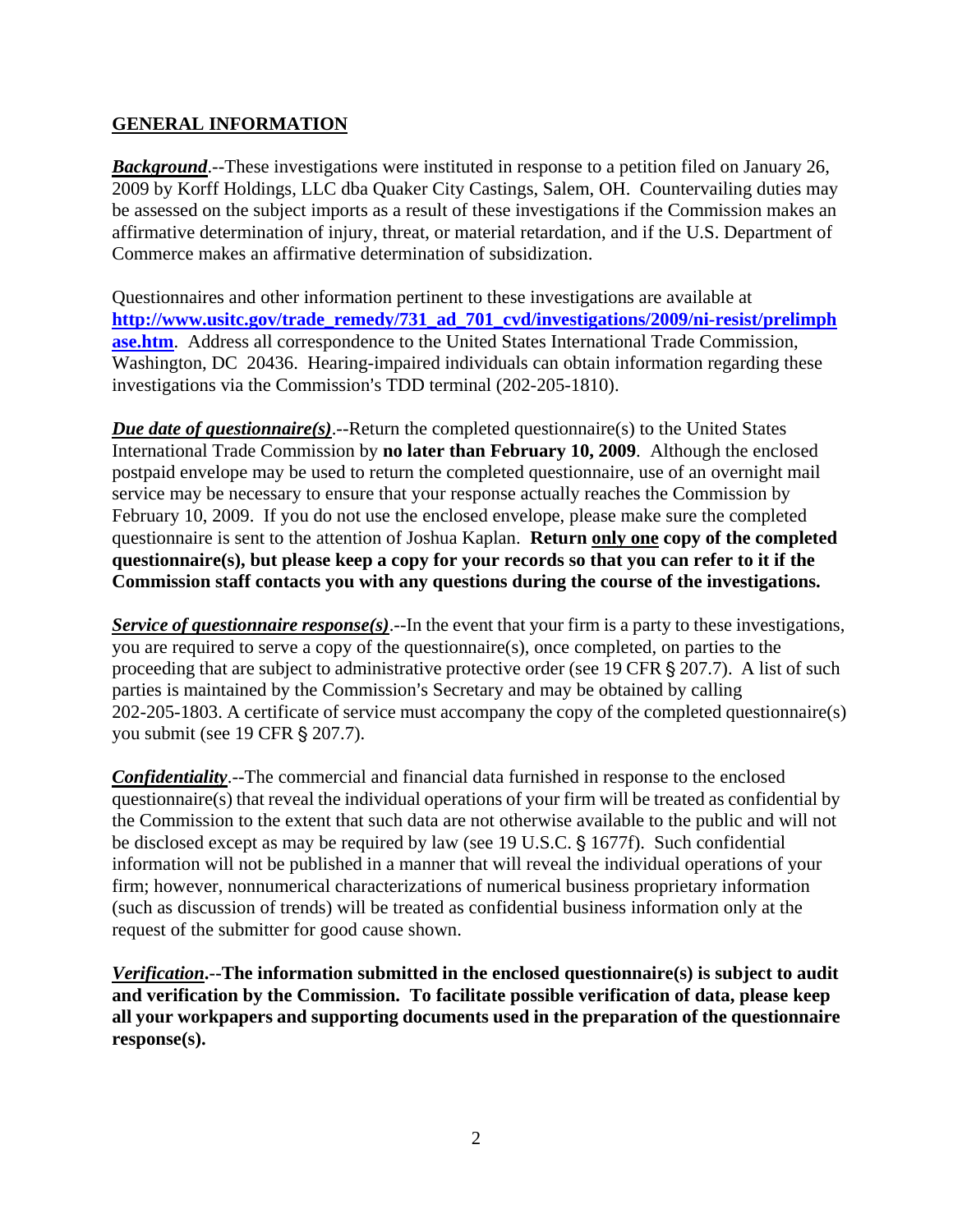## **GENERAL INFORMATION--***Continued*

*Release of information*.--The information provided by your firm in response to the questionnaire(s), as well as any other business proprietary information submitted by your firm to the Commission in connection with the investigations, may become subject to, and released under, the administrative protective order provisions of the Tariff Act of 1930 (19 U.S.C. § 1677f) and section 207.7 of the Commission's Rules of Practice and Procedure (19 CFR  $\S$  207.7). This means that certain lawyers and other authorized individuals may temporarily be given access to the information for use in connection with these investigations or other import-injury investigations conducted by the Commission on the same or similar merchandise; those individuals would be subject to severe penalties if the information were divulged to unauthorized individuals. In addition, if your firm is a U.S. producer, the information you provide on your production and imports of Ni-resist piston inserts and your responses to the questions in Part I of the producer questionnaire will be provided to the U.S. Department of Commerce, upon its request, for use in connection with (and only in connection with) its requirement pursuant to section  $702(c)(4)$  of the Act (19 U.S.C. § 1671a(c)(4)) to make a determination concerning the extent of industry support for the petition requesting these investigations. Any information provided to Commerce will be transmitted under the confidentiality and release guidelines set forth above. Your response to these questions constitutes your consent that such information be provided to Commerce under the conditions described above.

## **INSTRUCTIONS**

*Answer all questions*.--Do not leave any question or section blank unless a questionnaire expressly directs you to skip over certain questions or sections. If the answer to any question is "none," write "none." If information is not readily available from your records in exactly the **form requested, furnish carefully prepared estimates--designated as such by the letter E<sup>"</sup>--and explain the basis of your estimates**. Answers to questions and any necessary comments or explanations should be supplied in the space provided or on separate sheets attached to the appropriate page of the questionnaire(s). If your firm is completing more than one questionnaire in connection with these investigations (i.e., a producer and importer questionnaire), you need not respond to duplicated questions in the questionnaires.

*Consolidate all U.S. establishments*.--Report the requested data for your establishment(s) located in the United States. **Firms operating more than one establishment should combine the data for all establishments into a single report.**

*Filing instructions*.—Questionnaires may be filed either in paper form or electronically.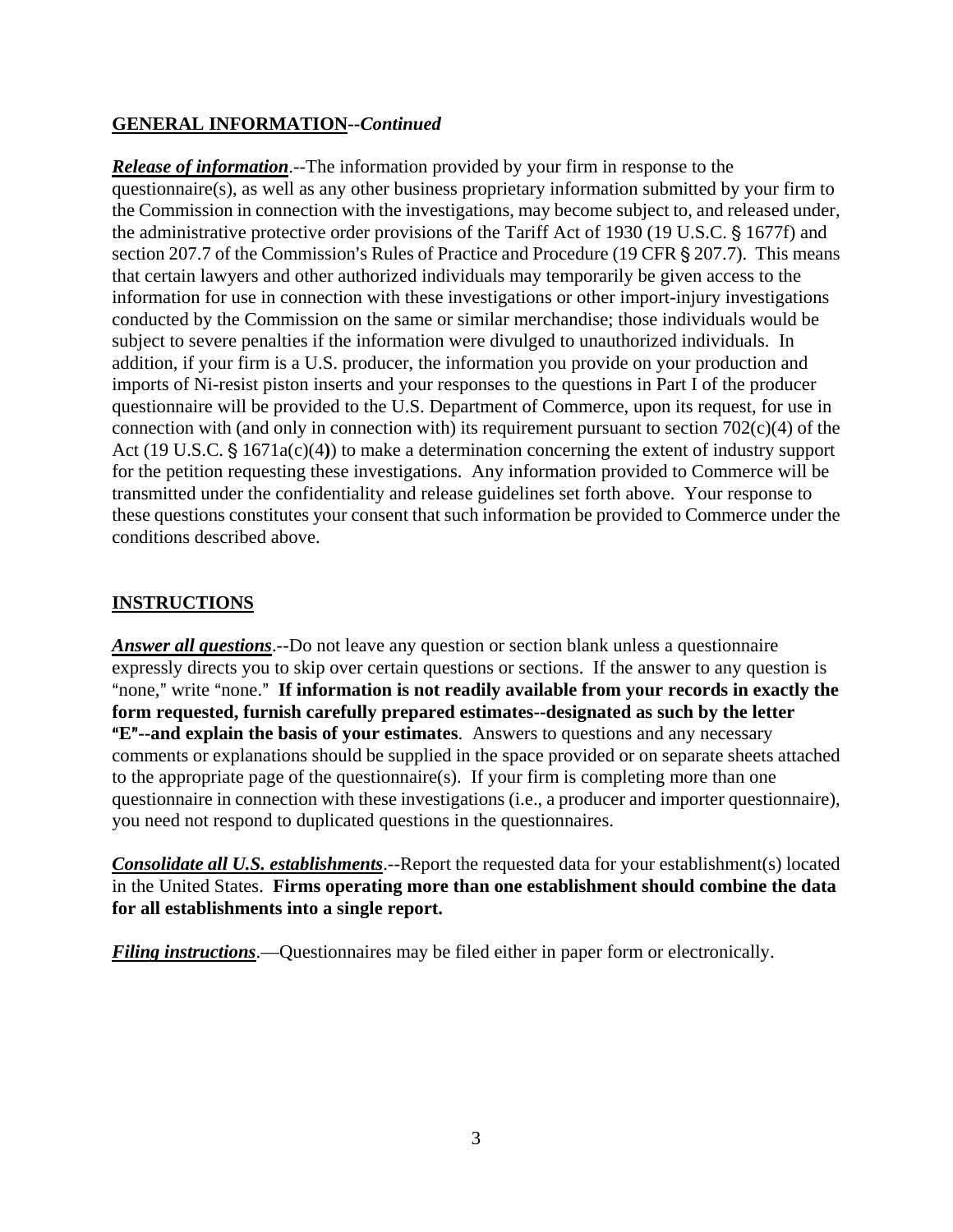#### **INSTRUCTIONS--***Continued*

#### **OPTIONS FOR FILING IN PAPER FORM**

**• Overnight mail service**.—Mail to the following address:

#### **United States International Trade Commission Office of Investigations, Room 615 500 E Street SW Washington, DC 20024**

• **Fax.**—Fax to 202.205.3205.

**• U.S. mail**.—Mail to the address above, but use zip code 20436. *This option is not recommended. U.S. mail sent to government offices undergoes additional processing to screen for hazardous materials; this additional processing results in substantial delays in delivery.* 

#### **OPTIONS FOR FILING ELECTRONICALLY**

This questionnaire is available as a "fillable" form in MS Word format on the Commission's website at

**[http://www.usitc.gov/trade\\_remedy/731\\_ad\\_701\\_cvd/investigations/2009/ni-r](http://www.usitc.gov/trade_remedy/731_ad_701_cvd/investigations/2009/ni-resist/prelimphase.htm) [esist/prelimphase.htm](http://www.usitc.gov/trade_remedy/731_ad_701_cvd/investigations/2009/ni-resist/prelimphase.htm)**. *Please do not attempt to modify the format or permissions of the questionnaire document*. You may complete the questionnaire electronically, print it out, and submit it in paper form as described above, or you may submit it electronically through one of the following means:

• **Compact disc (CD).—Copy your questionnaire onto a CD, include a signed certification page** (page 1) (either in paper form or scanned PDF copied onto CD), and mail to the address above. *It is strongly recommended that you use an overnight mail service. U.S. mail sent to government offices undergoes additional processing which not only results in substantial delays in delivery but may also damage CDs.* 

**• E-mail**.—E-mail your questionnaire to the investigator identified on page 1 of the Instruction Booklet; include a scanned PDF of the signed certification page (page 1). Type the following in the e-mail subject line: BPI Questionnaire, INV. NOS. 701-TA-460-461. *Please note that submitting your questionnaire by e-mail may subject your firm's business proprietary information to transmission over an unsecure environment and to possible disclosure. If you choose this option, the Commission warns you that any risk involving possible disclosure of such information is assumed by the submitter and not by the Commission.* 

Note: If you are a party to the investigations, and service of the questionnaire is required, such service should be made in paper form.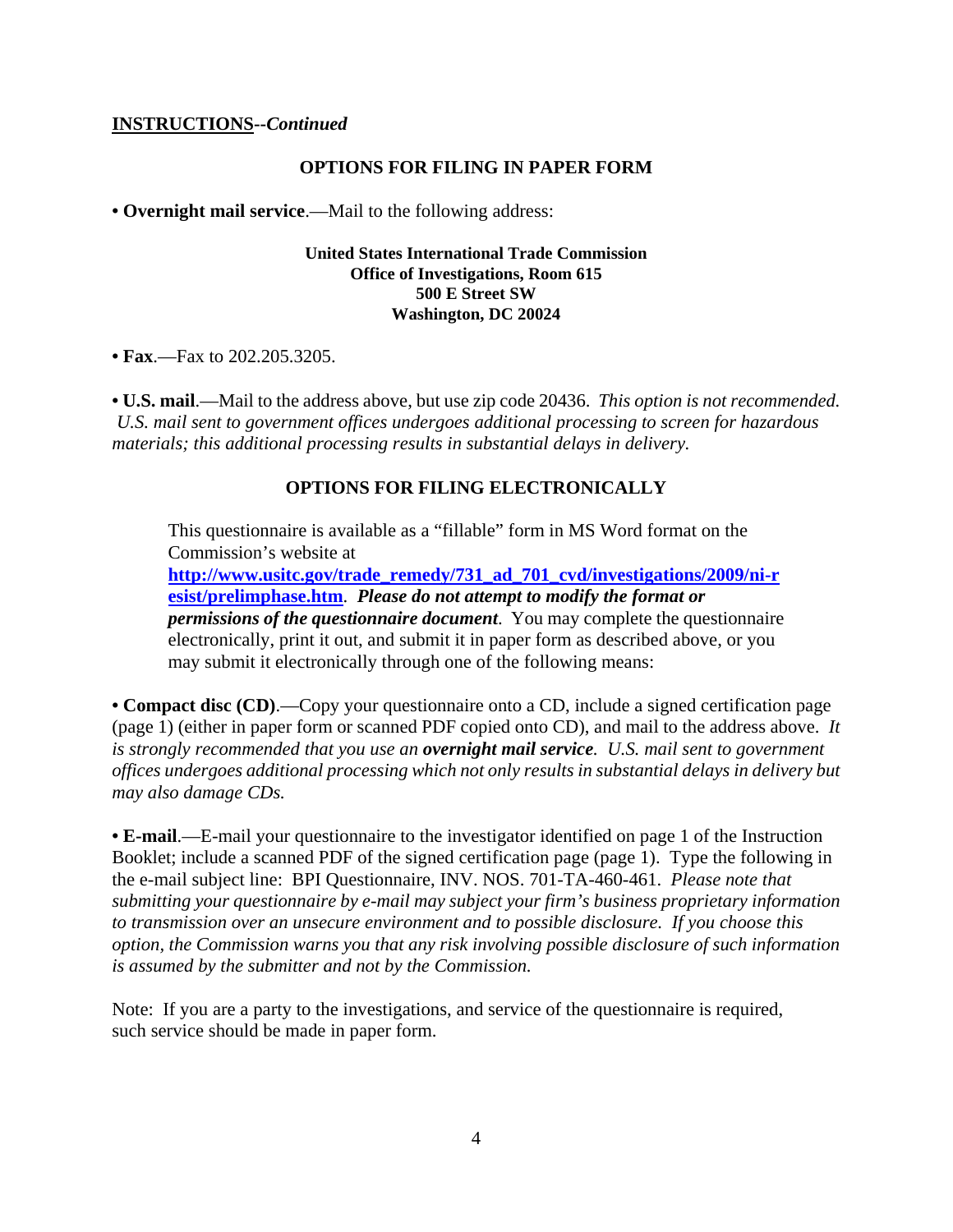## **DEFINITIONS**

*Ni-resist piston inserts*.-- The scope of these investigations includes all Ni-resist piston inserts regardless of size, thickness, weight, or outside diameter. Ni-resist piston inserts are also called "Ring Carriers," or "Alfin Inserts." Ni-resist piston inserts are designed for use in diesel engines. Ni-resist piston inserts are alloyed cast iron rings, composed of the material known as Ni-resist, of the nominal chemistry (by weight): 15% Ni (nickel), 6.5% Cu (copper), 2% Cr (chromium), 1% Mn (manganese), 2% Si (silicon), 2.5% C (carbon). The cast iron composition is produced primarily to the material specifications of the American Society for Testing and Materials ("ASTM"), ASTM A-436 grade 1. The scope of these investigations does not include piston rings, or any other product manufactured using the Ni-resist material. The subject imports are imported under statistical reporting number 8409.99.9190 of the Harmonized Tariff Schedule of the United States (HTSUS).

*Firm*.--An individual proprietorship, partnership, joint venture, association, corporation (including any subsidiary corporation), business trust, cooperative, trustee in bankruptcy, or receiver under decree of any court.

*Related firm.*--A firm that your firm solely or jointly owned, managed, or otherwise controlled; a firm that solely or jointly owned, managed, or otherwise controlled your firm; and/or a firm that was solely or jointly owned, managed, or otherwise controlled by a firm that also solely or jointly owned, managed, or otherwise controlled your firm.

*Establishment*.--Each facility of a firm in the United States involved in the production, importation, and/or purchase of Ni-resist piston inserts (as defined above), including auxiliary facilities operated in conjunction with (whether or not physically separate from) such facilities.

*United States*.--For purposes of these investigations, the 50 States, Puerto Rico, the U.S. Virgin Islands, and the District of Columbia.

*Importer*.--Any person or firm engaged, either directly or through a parent company or subsidiary, in importing Ni-resist piston inserts (as defined above) into the United States from a foreign manufacturer or through its selling agent.

*Imports*.--Those products identified for Customs purposes as imports for consumption for which your firm was the importer of record (i.e., was responsible for paying any import duty) or consignee (i.e., to which the merchandise was first delivered).

*Import quantities*.--Quantities reported should be net of returns.

*Import values*.--Values reported should be landed, duty-paid values at the U.S. port of entry, including ocean freight and insurance costs, brokerage charges, and import duties (i.e., all charges except inland freight in the United States).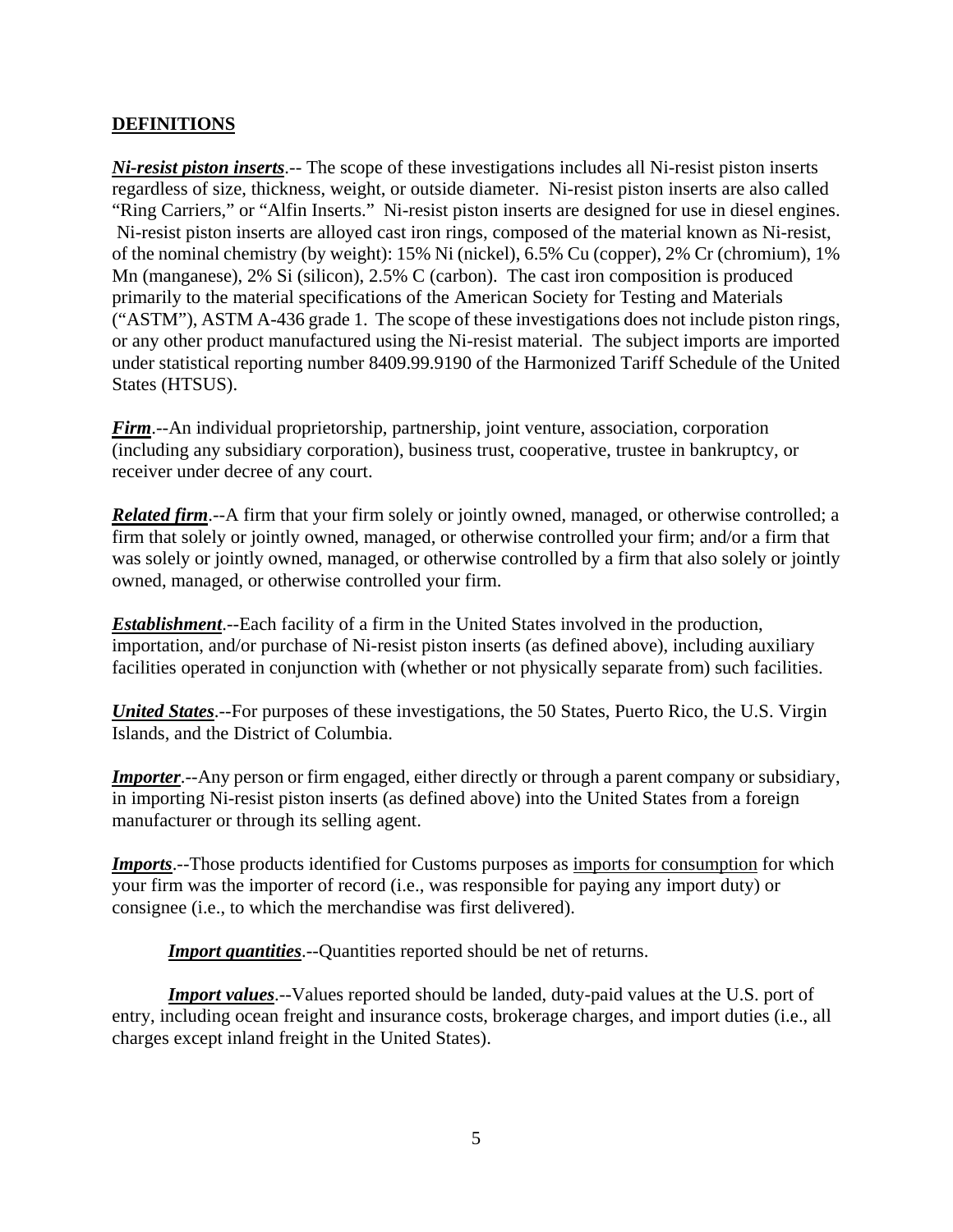### **DEFINITIONS--***Continued*

*Purchaser*.--Any person or firm engaged, either directly or through a parent company or subsidiary, in purchasing Ni-resist piston inserts (as defined above) from another firm that produces, imports, or otherwise distributes Ni-resist piston inserts. A retail firm that is the importer of record may be considered a purchaser.

*Purchases*.--Purchases from all sources, NOT including direct imports from foreign producers (which should be reported in an importer questionnaire).

*Purchase quantities*.--Quantities reported should be net of returns.

*Purchase values*.--Values reported should be net values (i.e., gross purchase values less all discounts, allowances, rebates, and the value of returned goods), delivered to your U.S. receiving point.

*Shipments*.--Shipments of products produced in or imported by your U.S. establishment(s). Include shipments to the contracting firm of product produced by your firm under a toll agreement.

*Shipment quantities*.--Quantities reported should be net of returns.

*Shipment values*.--Values reported should be net values (i.e., gross sales values less all discounts, allowances, rebates, prepaid freight, and the value of returned goods), f.o.b. your U.S. point of shipment. The value of domestic shipments to the contracting firm under a toll agreement is the conversion fee (including profit).

## *Types of shipments*:

*U.S. shipments*.--Commercial shipments, internal consumption, and transfers to related firms within the United States.

*Commercial shipments*.--Shipments, other than internal consumption and transfers to related firms, within the United States.

*Internal consumption*.--Product consumed internally by your firm.

*Transfers to related firms*.--Shipments made to related domestic firms.

*Export shipments*.--Shipments to destinations outside the United States, including shipments to related firms.

*Inventories*.--Finished goods inventory, not raw materials or work-in-progress.